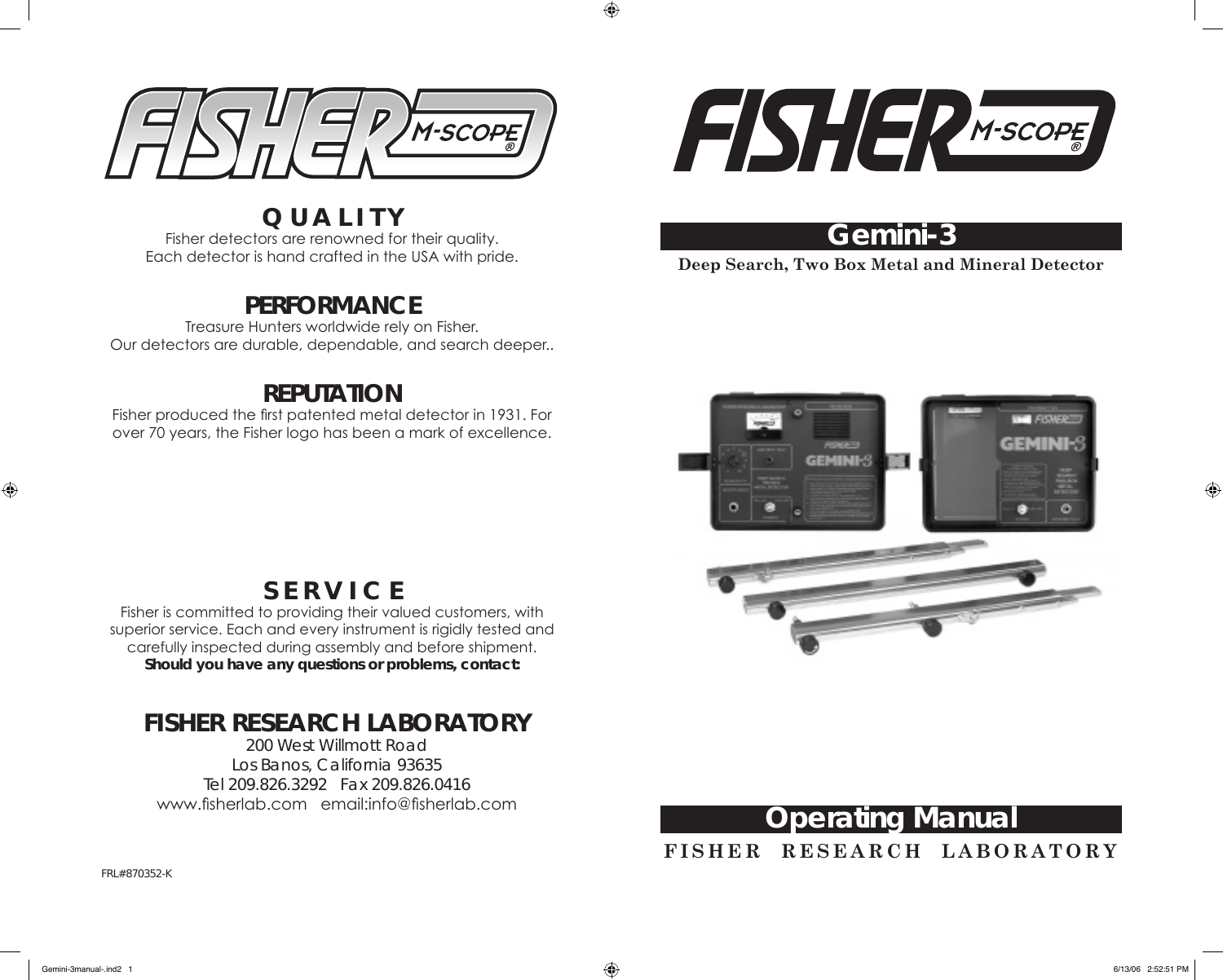## **CONTENTS**

#### **SPECIFICATIONS**

 $\bigoplus$ 

#### **Notes**

**1.** Subject to improvement or modification without notice.

**2.** Approximate.

**3.** Voltage Controlled Oscillator. Volume and pitch both increase as target is approached for easier, more accurate pinpointing.

**4.** With optional ground plate assembly.

**5.** Optional stereo/mono headphones.

**6.** Use of headphones will significantly increase battery life.

 Fisher Research Laboratory does not warrant suitability to specific use. Fisher Research Laboratory shall in no event be liable for any direct, incidental, consequential or indirect damages.

 $\bigoplus$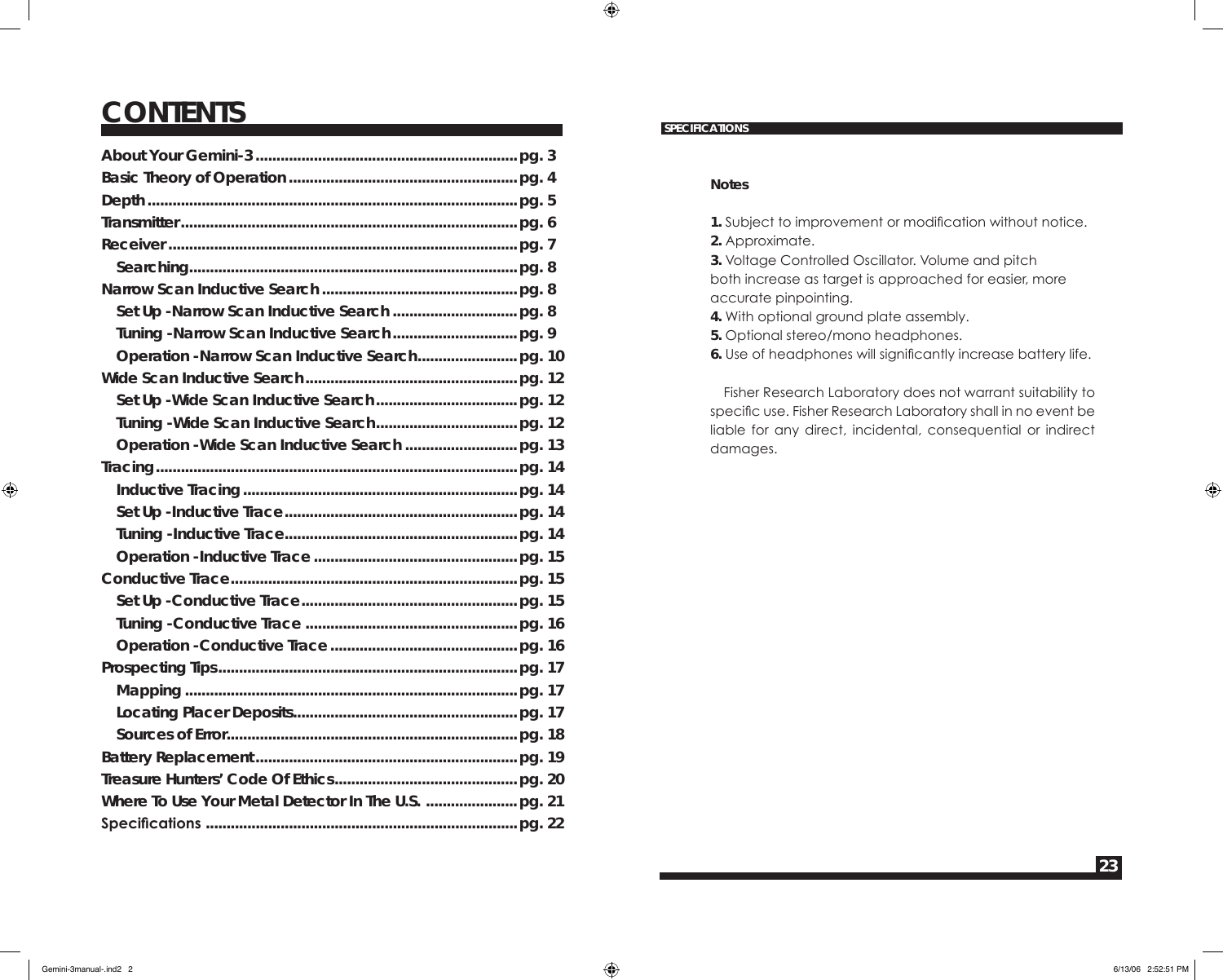#### **Dimensions 2**

**SPECIFICATIONS**

| Transmitter-Receiver Box Assembly |  |
|-----------------------------------|--|
|                                   |  |

#### **Weight**

#### **Frequency**

⊕

RF Search and Trace ............................81.92 KHz Crystal Controlled Audio Target Response (VCO)<sup>3</sup>

#### **Operating Modes**

Search 1. Narrow Scan, Inductive 2. Wide Scan, Inductive **Trace** 1. Inductive 2. Conductive **4**

#### **Target Response**

| Moisture Proof Cone |  |
|---------------------|--|
|                     |  |
|                     |  |

#### **Batteries**

**22**

# **ABOUT YOUR DETECTOR**

Two-box metal detectors have long been used by prospectors, geologists, treasure hunters and public utility companies to locate large, deep objects, ore vein, pipes and cables. Fisher Research Laboratory is the recognized leader in the field, in fact, they were granted the first two-box metal detector patent over 60 years ago.

You might think it would be difficult to improve on a product that has been in a constant state of development for so many years. But the fact is, the GEMINI-3 is probably the biggest leap forward in two-box design since it replaced vacuum tubes with transistors back in the 1950s.

The new GEMINI-3 goes 10 to 20 percent deeper than its predecessor. It will trace most pipes and ore veins at least 50 percent farther, and the new crystal controlled circuitry is rock stable. The old metal-rim antenna is gone and so are the hard-to-get batteries. The GEMINI-3 is easier to use, two pounds lighter, & features Voltage Controlled Oscillator (VCO), audio target response for precision pinpointing.

Your Fisher GEMINI-3 is a high quality, precision instrument engineered by the oldest and proudest name in metal detectors. Treat it right, read this instruction manual thoroughly and practice often. Who knows, with skill, patience and a little luck, you may find the BIG ONE.

Drop us a line if you have any questions, comments or exciting GEMINI-3 stories. In the meantime . . .

Happy hunting, FISHER RESEARCH LABORATORY ⊕

**3**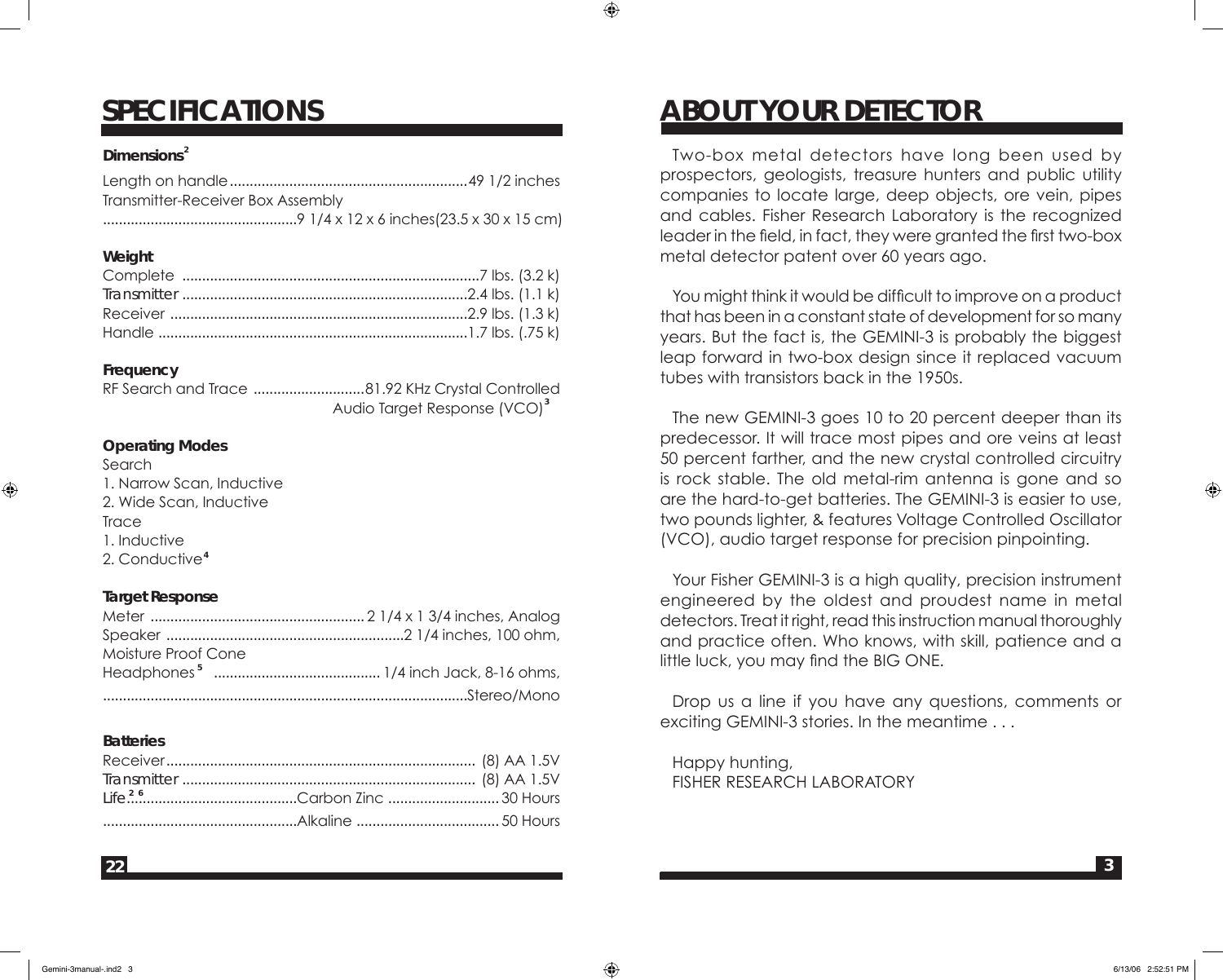### **BASIC THEORY OF OPERATION**

 The GEMINI-3 was engineered to detect conductivity changes in the earth over which it is carried. Hence, a positive response by the GEMINI-3 indicates the presence of a metal object, ore vein or mineral that is more conductive than the surrounding rock or soil.

 The function of the GEMINI-3 Transmitter is to send a radio frequency (RF) signal down to a conductive object and generate an electromagnetic field around that object. When used in any of the Inductive modes, the RF signal travels through the ground to the object. When used in the Conductive Trace mode (see page 13), the signal is transmitted directly through a wire attached to an exposed portion of the object.

 The function of the GEMINI-3 Receiver is to locate the object by detecting the electromagnetic field around it and responding with audio and visual signals.

#### **Where To Use Your Metal Detector In The U.S.**

**National Forest and Federal Lands—**Metal detecting is allowed only by special permit acquired from the federal government. Each area has a district office.

**Corps of Engineers, Lakes, Shorelines and Lands—**Permission has been granted only on predisturbed sites, such as beaches and attached swimming areas. New Corps lakes and lands must be okayed by the main office of the Army Corps of Engineers. Each area has a district office.

**State Parks and Lands—**Some state parks are open to metal detecting, but some are not. Always check with the park ranger before attempting to use your detector.

**Bureau of Land Management (BLM) Lands—**Some areas are open for metal detecting, and some are not. Always check with the district office.

**City or County Park Lands—**Most are open to metal detecting unless notice is given by a sign or city ordinance. When in doubt, always check with the city's Parks and Recreation Department. Public School Grounds—Most are open to metal detecting unless notice is given by a sign, city ordinance, law enforcement official, or school employee. You should always check with the school office first.

**Privately Owned Lands (Private Property)**—Permission required. It is always best to have the permission in writing.

**Historically Marked Lands or Sites—**Metal detecting is not allowed. Don't even think about it.

**4**

⊕

⊕

**21**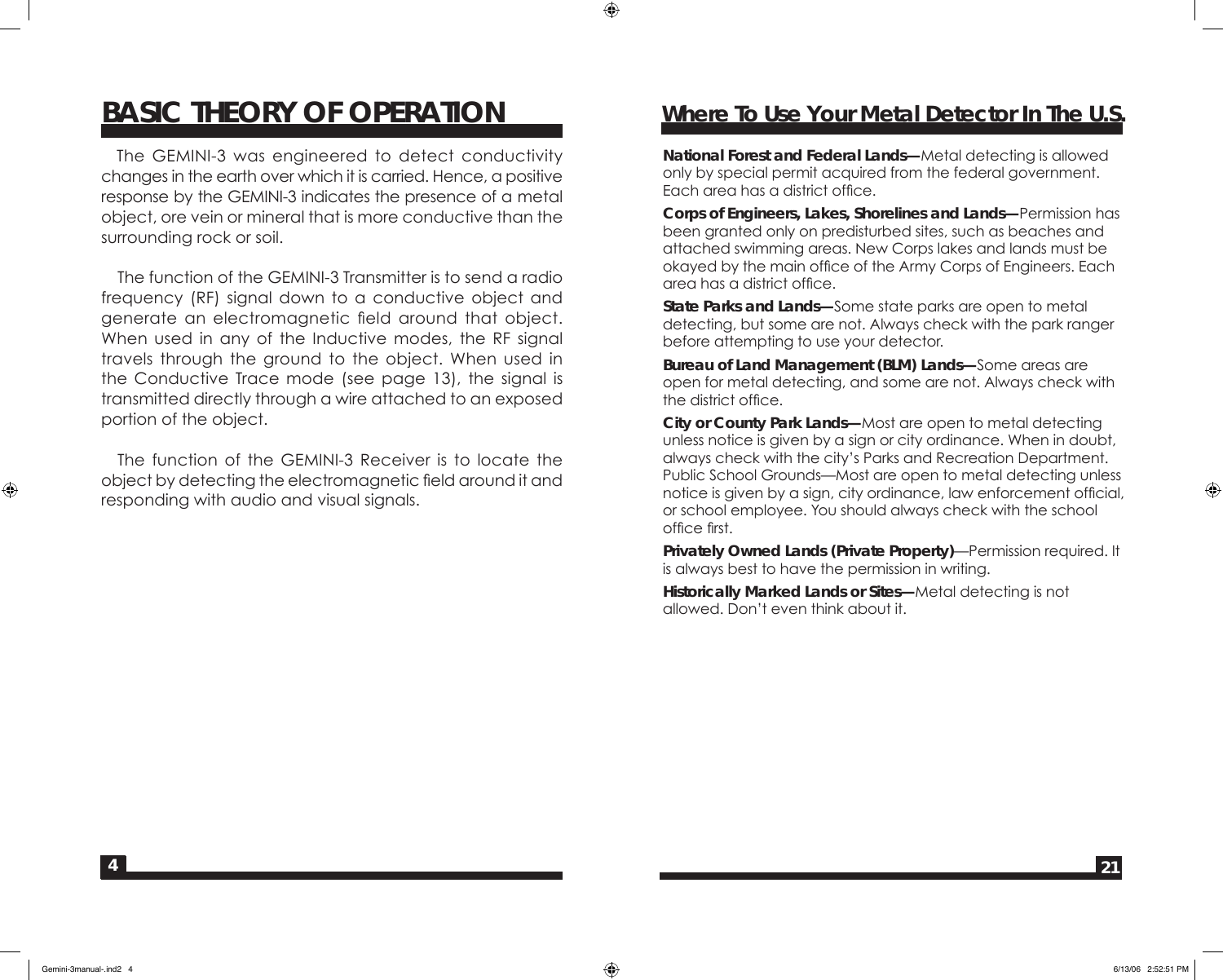### **TREASURE HUNTERS' CODE OF ETHICS**

#### **LETS PRESERVE OUR TREASURED SPORT!**

 Laws governing the use of metal detectors are becoming more and more common. In many countries, the use of metal detectors is illegal or severely restricted. Don't let this happen in your area.

**ALWAYS** get permission to hunt on private property.

**ALWAYS** leave a site cleaner than you found it. Take at least some trash with you or, if you can, take it all.

**ALWAYS** fill in your holes neatly whether you're in a city park or remote wildernessness. Leave the land as it was before you disturbed it.

**ALWAYS** obey all laws relating to Treasure Hunting.

**ALWAYS** return valuable property if you can locate the original owner.

**ALWAYS** do whatever you can to give the hobby of Treasure Hunting the good image it needs and deserves.

### **DEPTH**

⊕

 The GEMINI-3 was designed to locate large, deep objects such as an iron chest, pipe or an ore vein. It will not detect small coinsized objects. A quart jar full of coins, however, may be detected one-to-three feet deep. A 55-gallon drum may be detected as deep as 10 feet. A very large object, like an automobile, may be detected at 20 feet or more.

 The ability of the GEMINI-3 to detect objects at various depths depends on several factors:

- **1. Ground Mineralization:** The penetrating power of the GEMINI-3 is adversely affected by the presence of magnetite (a black iron oxide) and wet conductive mineral salts. For example, an object that can be detected at 15 feet in neutral ground may be detected no deeper than 5 feet in highly mineralized ground.
- **2. Size and Depth of Object:** A 4-inch diameter target will produce signal 64 times stronger than a similar 1-inch diameter target at the same depth. An object 1-foot underground will produce a signal 4,000 times greater than the object 4 feet deep.
- **3. Length of Time Object is Buried:** An object that has been buried for a long time may be easier to detect than a newly buried object. Rust and other oxides as well as mineralization caused by the interaction of the metal with soil chemicals are good conductors and aid detection.
- **4. Shape of an Object:** Ring or looped shaped objects lying flat produce the best results. Flat or dish shaped targets are also easy to detect. Rod shaped objects, especially when scanned on end, are very difficult to detect.
- **5. Operator Skill:** Probably the most important factor of all, practice over known buried targets is essential.

**20**

 $\bigoplus$ 

⊕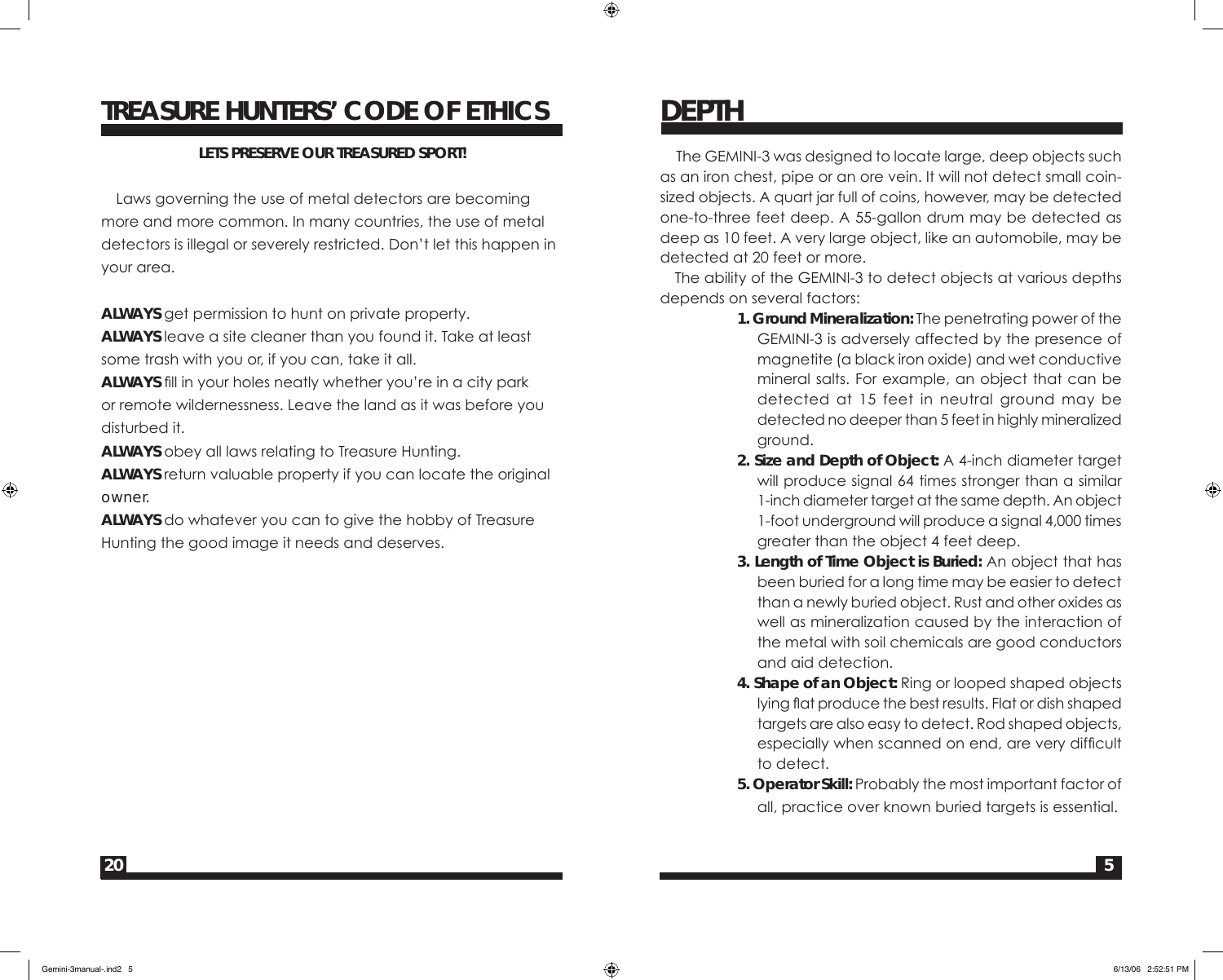### **TRANSMITTER**

**Power Switch: Pull out switch turns on power.** 

**Ground Plate Jack:** Used with the optional Ground Plate Assembly for the Conductive Trace Mode.

**Battery Level Meter:** Gives a visual indication of battery strength. Replace batteries if below 5 on meter.



**Figure 2.** Transmitter

# **BATTERY REPLACEMENT**

⊕

- **1.** Turn either instrument (Transmitter and Receiver) over on its face and remove access plate with coin or large blade screwdriver.
- **2.** Lift the battery pack out carefully. Turn the battery pack slightly, unsnap the battery connector and slip off the sleeve. Change all eight batteries. Slip the sleeve back on, then reattach the connector to the pack. Slip the battery pack back into its compartment and do a battery test. Refasten the access plate. Both the transmitter and receiver will work from 30 to 40 hours on a set of 8 standard quality, carbon-zinc batteries. Alkaline batteries will give substantially longer life and in cold weather will perform much

better than standard carbon zinc batteries.

*NOTE: As supplied from the factory, the battery pack is surrounded by a plastic sleeve to retain the batteries during possible rough handling and shipping. As a precaution, always reinstall the sleeve after battery replacement.*



**Figure 10.** Changing Batteries

⊕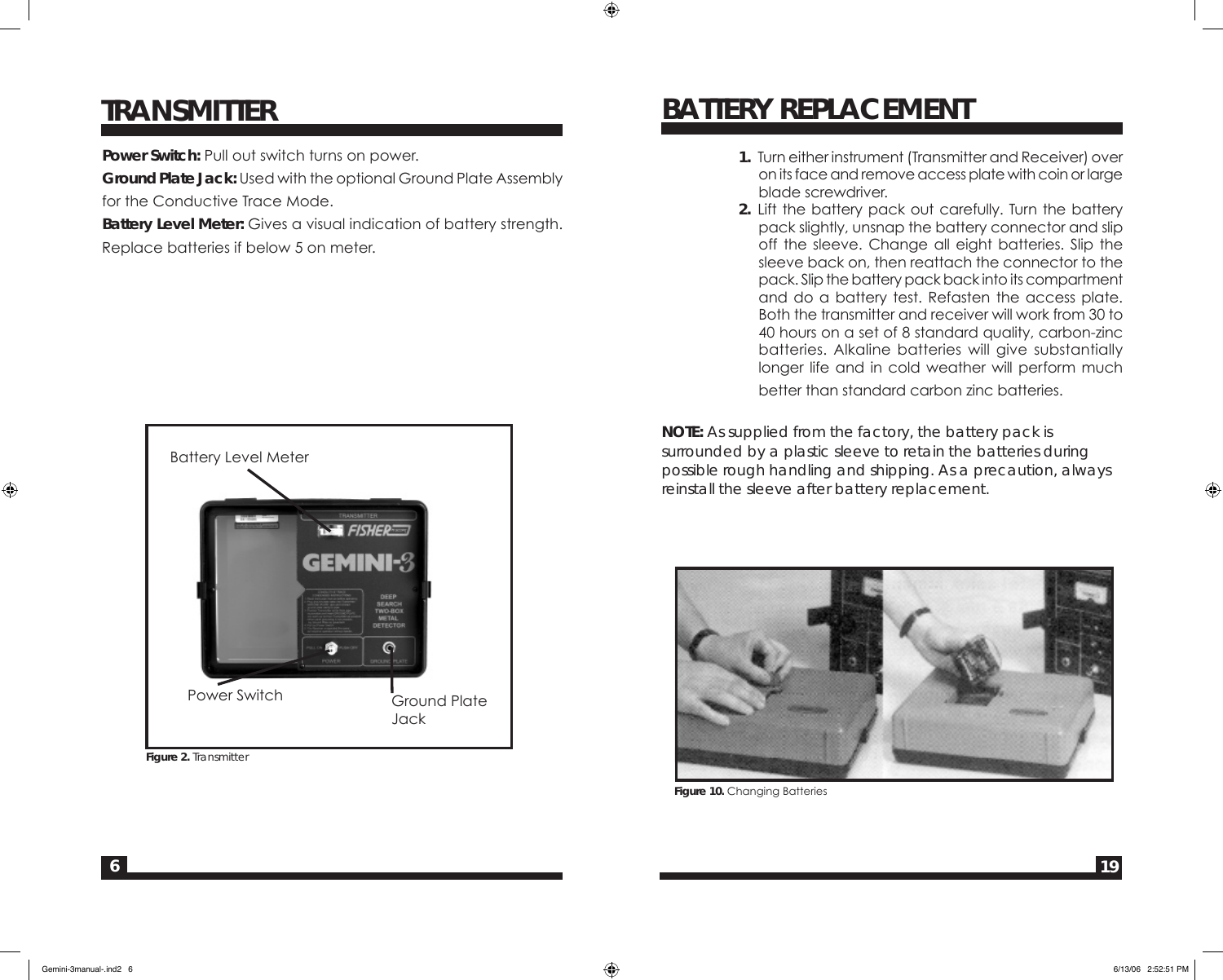#### **PROSPECTING TIPS**

#### **Sources of Error**

 The most common nonproductive zones of conductivity are:

- **1**. **Dissolved mineral salts**  Mineral salts become conductive when dissolved in water. As a result, the presence of saline water or water saturated soil high in salt content, may render the GEMINI-3 useless.
- **2**. **Rough terrain** In very rough terrain it may be difficult to maintain the GEMINI-3 parallel to the ground, resulting in frequent false signals.
- **3. Irregularities in the overburden bedrock -** The GEMINI-3 may detect sharp changes in conductivity which are of no important geological significance.
- **4. Fault zones -** Fault zones often give positive indications because they are highly fractured and usually contain concentrations of water and minerals.
- **5. Alluvial deposits along creek bottoms** Conductive deposits along creek beds usually have no economic value or importance in determining the geology.
- **6. Conductive debris -** Unexpected high readings are often due to highly conductive debris near the surface such as scrap iron, tin cans, etc.
- **7. Magnetite** Heavy concentrations of magnetite will cause false signals and/or loss of penetrating power.

 It is obvious from the above that every response by the GEMINI-3 does not indicate the presence of valuable ore, but rather an indication that the earth's conductivity has changed. It remains for the operator to properly interpret this data. The successful prospector will have some understanding of the ore he is seeking and of the existing geological conditions. The successful operator will also have studied that area and will know in advance what ore he is seeking and where the best opportunity exists for locating it. Under these conditions, the GEMINI-3 can provide valuable information. On the other hand, random wandering and prospecting for no ore in particular can be an expensive waste of time.

## **RECEIVER**

**Speaker:** Provides audible indication of the receiver signal for balancing and detecting.

**Meter:** Provides visual indication of the Receiver signal response for balancing and detecting. Also used as a battery test indicator. **Sensitivity Control:** Used to control sensitivity level. The circled "7" indicates the starting level used for Narrow Scan Inductive Search Mode.

**Headphone Jack:** Accepts stereo or monaural headphones and silences speaker when headphones are plugged in. (Stereo/mono headphones should be in "stereo" position.) **Power Switch:** Pulling switch out turns on receiver.



**Figure 3.** Receiver

 $\textcircled{\scriptsize\textsf{t}}$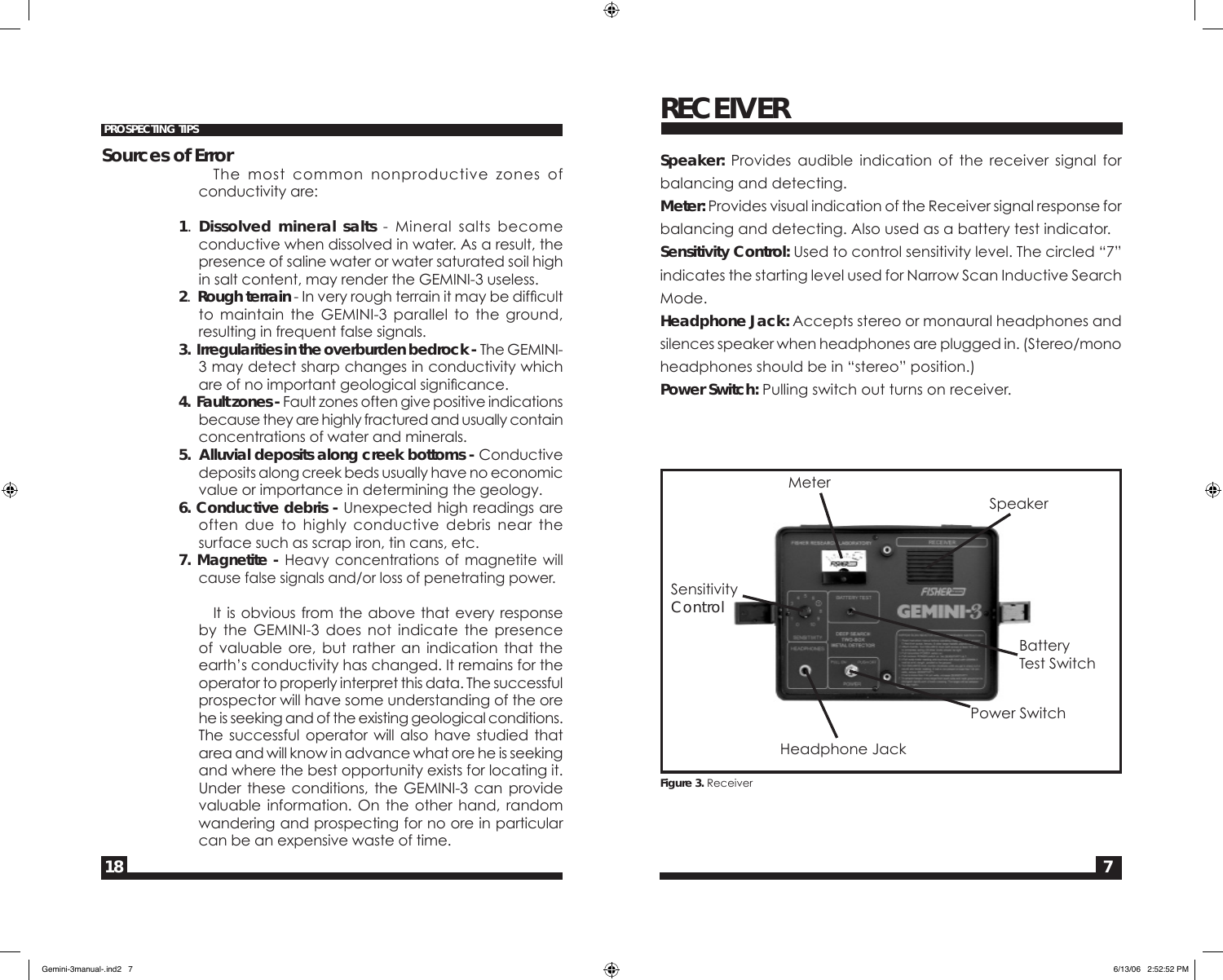# **SEARCHING**

### **Narrow Scan Inductive Search**

 This mode of operation is performed by a single operator using the 3-piece handle. It is the best method for locating small or short objects (chest, coin-jar, rifle, etc.). However, it is also an effective way to locate pipes, cables and ore veins.

#### **Set Up**

⊕

- **1.** Assemble the 3-piece handle by inserting each end piece into the center handle section. Tighten the two center knobs finger tight until there is no wobble. Place the transmitter on its back and insert the end of the handle with the single brass shaft into the V-shaped slot. Turn the knob until it is finger tight and the handle is firmly in the slot.
- **2.** Align the receiver panel holes with the upperhandle threaded shafts. Tighten the lower black knob until it is finger tight.
- **3.** Turn the balance knob (with white arrow) until the spring is under tension (at least 10 turns).





**Figure 4.** Narrow Scan Inductive Search

**Figure 5.** Assembly for Narrow Scan Inductive Search

# **PROSPECTING TIPS**

#### **Mapping**

When an area of high conductivity is encountered, outline and stake it by crossing and recrossing, using the Narrow Scan Inductive Search mode. It will be noted that in and near the conductive zone, a maximum indication will be received in only one definite direction when the operator stands at one point and rotates the instrument parallel to the surface of the ground. Record the meter readings as read in the maximum directions, at various points along the zones. Note the character of the overburden, outcrops and topographic features.

 When the area being inductively surveyed has been completely covered and all of the conductive zones have been staked, these zones are surveyed and plotted on a map. The map should include all creek bottoms, gullies, outcrops and other physical features. The ideal map on which to plot the conductive zones is a topographic and geological map of the proper scale. In this way it is possible to correlate the zones directly with the topography and geology, and thus determine the possible reasons for the presence of the various conductive zones.

#### **Locating Placer Deposits**

 A lot of prospectors have told us they would like to use a two-box for locating placer gold. In general, these deposits contain such a small amount of gold that it cannot be detected. Placer gold, however, is usually associated with a certain amount of black sand, and some placer deposits carry iron sulphide. Both of these mineral substances are definitely conductive, and may be detected by the GEMINI-3. It is through the detection of these minerals that the placer gold may be located.

**8**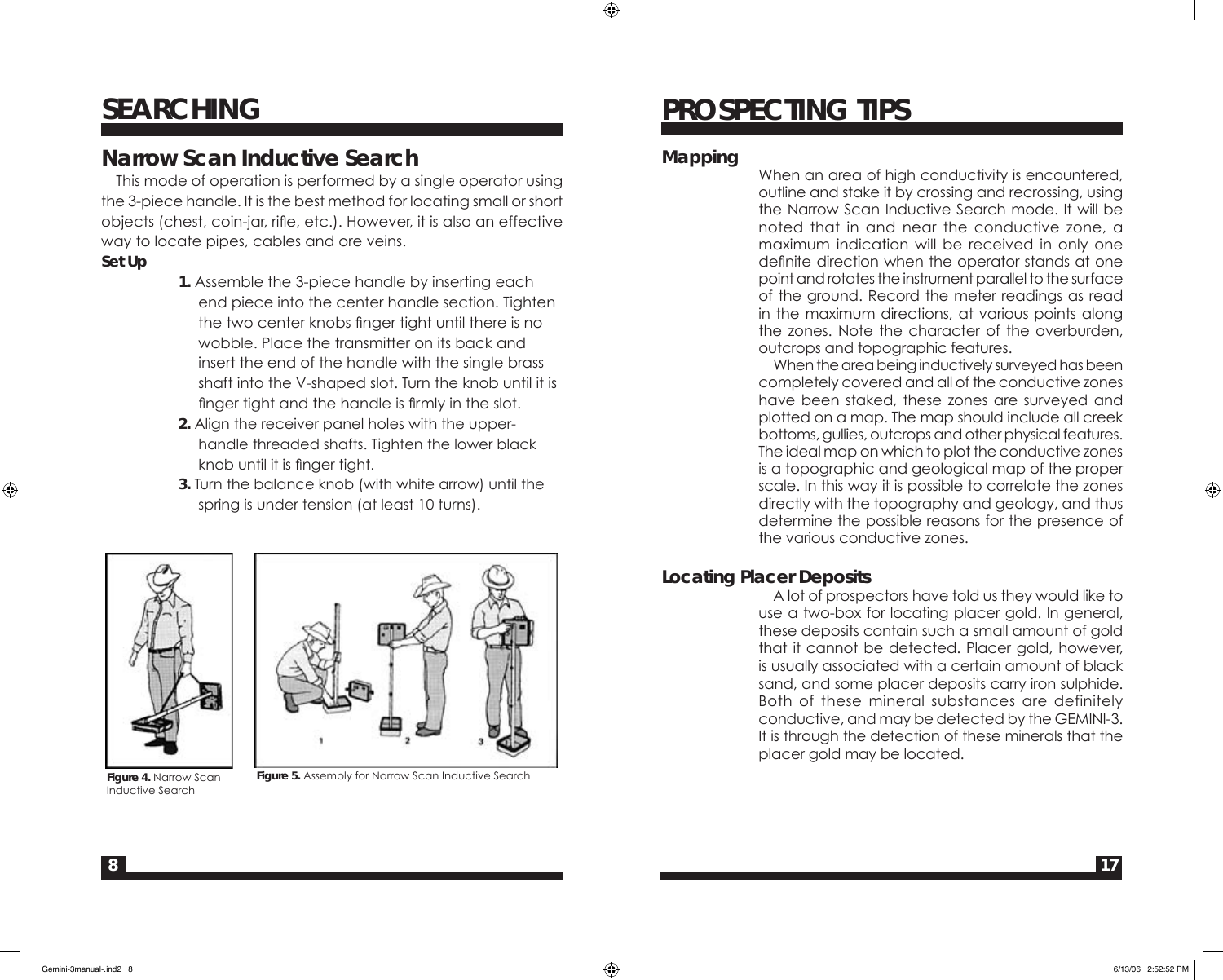#### **TRACING**

#### **Tuning**

- **1**. Set the transmitter: Power: ON
- **2.** Set the receiver: Power: ON
- Sensitivity: ZERO

**3.** Slowly increase the SENSITIVITY control until the audio signal is heard, then reduce SENSITIVITY until the audio just disappears. This is the point at which air coupling has been eliminated.

#### **Operating**

⊕

**1**. Locate the buried pipe by circling the contact point, keeping the receiver in line with the contact at all times. Stay at least 30 feet from the transmitter. **2.** Once the pipe has been located by a sharp increase in audio and meter signals, the pipe may be traced exactly as described in the operating section of the Inductive trace instructions.

**3.** Be aware that a nonconductive gasket in the pipe will terminate the RF signal from the transmitter.



**Figure 9.** Conductive Trace

#### **SEARCHING**

#### **Tuning**

- **1**. Set the transmitter: Power: ON
- **2.** Set the Receiver: Power: ON

Sensitivity: 7

 You should get a strong audio tone and meter indication at this point.

CAUTION: Never attempt to tune the GEMINI-3 in the presence of metal objects likes cars, metal walls, roofs or heavy metal reinforcements in any structure. Their presence will make proper balancing impossible.

- **3**. Pick the unit up by the handle and balance it so that it is level with the ground and at normal carrying height (arm's length). Five cm higher in the front is OK. For a deeper search, attach the fully lengthened carrying strap to the eyelets at the ends of the handle (see illustration on page 9). You will need to hold the instrument at this lower level while tuning if you plan to use it lowered. On some highly mineralized ground and some asphalt, you may not be able to use it with the strap fully lengthened. You will know this during tuning if you cannot reach a silence (null). Not reaching a null can also indicate the presence of nearby metal. If this is the case, move away from the metal to balance your GEMINI-3 to the ground only.
- **4.** Still holding the GEMINI-3 parallel to the ground, slowly turn the BALANCE knob (with arrow) on the threepiece handle counterclockwise until you get silence (null) and zero meter reading. At this point there should be no sound as you rotate the knob 1/8- to 1/4-turn further counterclockwise before reaching sound and meter reading again.
- **5**. If you cannot null the audio or your null point is less than 1/8 turn, reduce SENSITIVITY slightly and try again.
- **6**. If you can turn the BALANCE knob more than 1/4 turn without an increase in the sound or meter, increase SENSITIVITY slightly and try again. Keep adjusting as described until 1/4 turn of silence (null) is achieved.

**16**

♠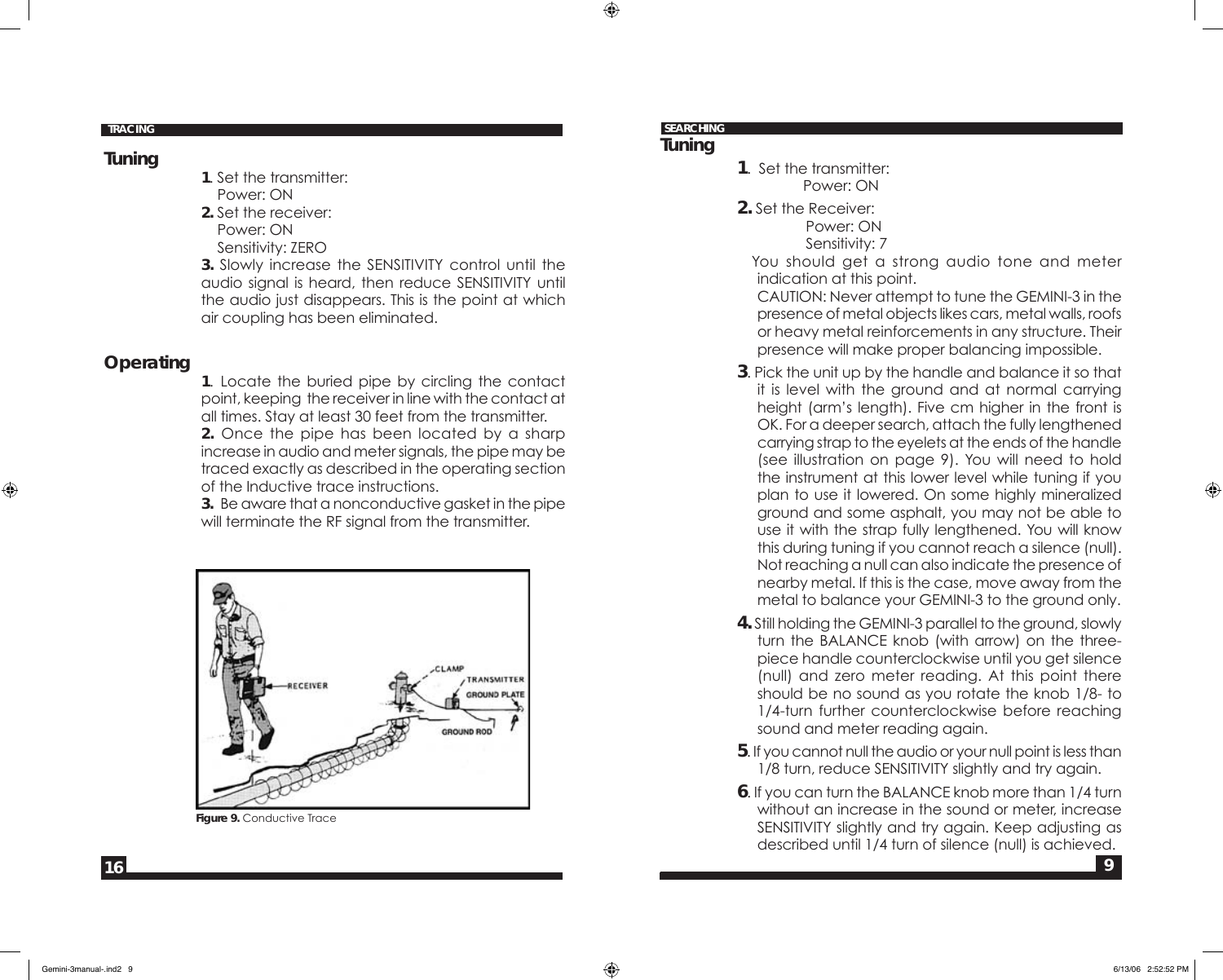**SEARCHING**

**7.** You are ready to search when the BALANCE knob is adjusted within the 1/8- to 1/4-turn silence (null) space. This is extremely important! If this procedure is not followed correctly, the GEMINI-3 will either constantly give false audio and meter readings (sensitivity too high), or no signals at all (sensitivity too low). The sensitivity will be correctly set and your GEMINI-3 will operate properly only when a 1/4- to 1/8-turn null has been achieved. If you lower or raise your GEMINI-3, you may have to retune by making repeated adjustments to the BALANCE knob and/or the SENSITIVITY control.

#### **Operating**

⊕

- **1.** Test your GEMINI-3 in an area you are reasonably sure is free of large buried objects. Scatter some metal objects, such as a tool box, piece of pipe.
- **2**. With the instrument properly tuned and held in the hand or suspended by the strap, slowly walk directly toward your test object. Keep the handle as level and steady as possible while in motion or the tuning may change and you'll receive false signals and/or lose sensitivity.
- **3**. As you approach your target, the speaker sound and meter indication will increase. They will reach maximum readings when you are directly over the conductor (target). Remember, on the GEMINI-3, unlike earlier models, the sound volume and pitch continue to increase after the meter pegs. This allows you to pinpoint without constantly readjusting the SENSITIVITY knob.
- **4**. As you cross the target, the signal indications will begin to decrease because you are moving away. To get a precise fix on the location, make a mark at your feet when readings reach their maximum. Cross over the target, turn around and come back. Make a second mark when readings return to maximum. Your target will be centered between the two marks.

#### **TRACING**

⊕

#### **Operating**

- **1**. Once the two starting points have been established and the receiver tuned, walk away from the transmitter in the assumed direction of the buried conductor.
- **2.** Hold the receiver vertically to maintain a peak signal or horizontally, face up, to maintain a null or minimum signal. Either method indicates that you are over the object and tracing its path.
- **3**. As the distance from the transmitter increases, the signal will fade. As this occurs, increase the SENSITIVITY as required.
- **4.** When the signal becomes too weak to trace, stop and move the transmitter closer.
- **5.** Be aware that if you are tracing a pipe, each time a "T" junction or lateral is encountered, the signal will split and weaken.

### **Conductive Trace**

 This is the best method for tracing a single pipe in the presence of other pipes. A portion of the pipe must be exposed in order to energize it by direct connection utilizing the optional Ground Plate Assembly or Ground Rod Assembly.

#### **Set Up**

- **1.** If possible, clean the contact point of the pipe with a wire brush.
- **2.** Connect the ground plate clamp to the contact point.
- **3.** Plug the Ground Plate Assembly or Ground Rod Assembly into the transmitter Ground Plate Jack.
- **4.** Set the transmitter on the ground and in an upright position as far away from the contact point as possible, at right angles to the assumed direction of the pipe or cable. Insert the Ground Plate or Ground Rod Assembly in the ground as far away from the transmitter as possible. Lay the Ground Plate flat on paved surfaces. Placing it in a puddle of water and weighing it with a rock will help conductivity.
- **5.** Hold the receiver vertically, in line with the contact point of the pipe at least 30 feet away.

**10**

⊕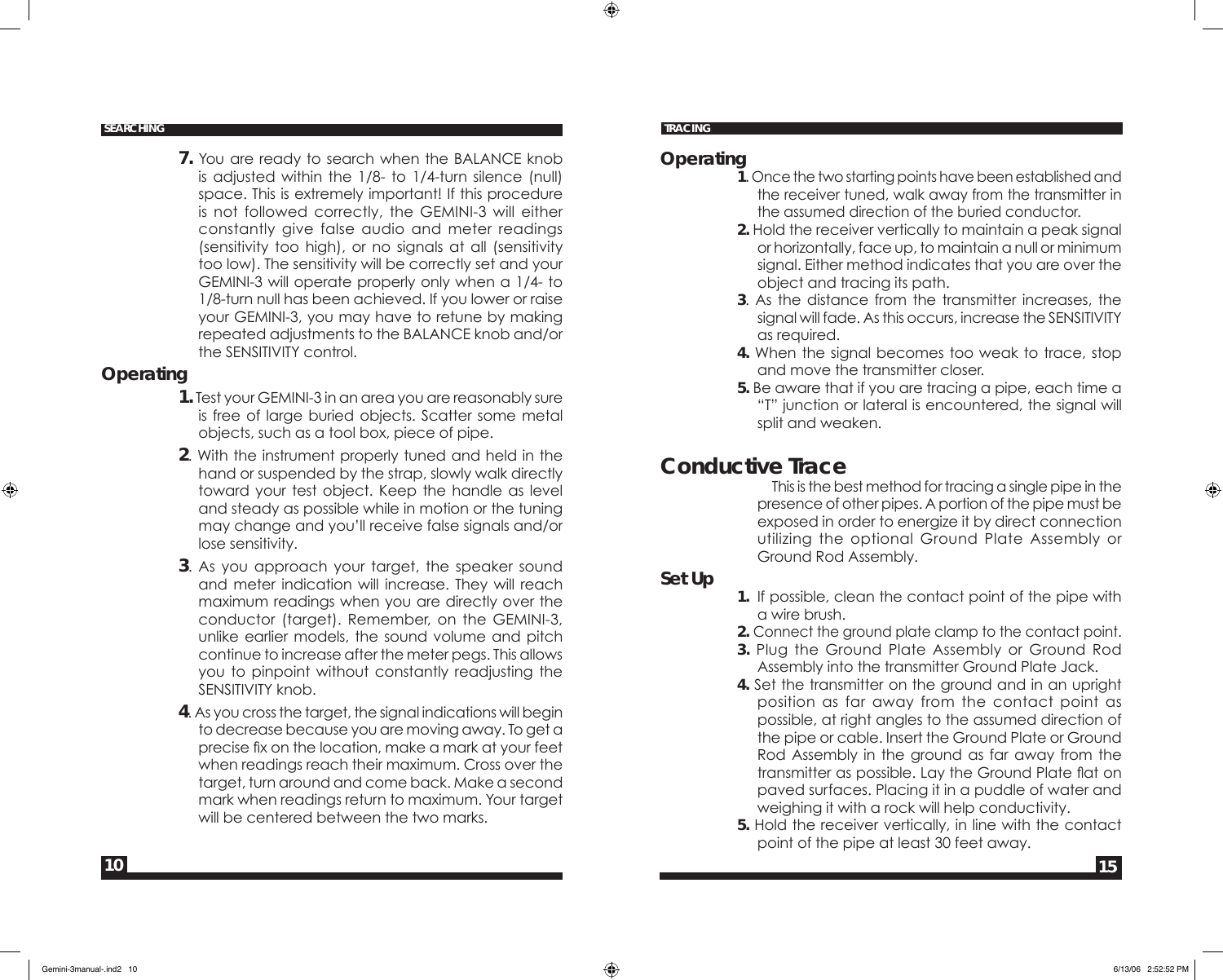### **TRACING**

#### **Inductive Trace**

 The Inductive Trace mode is usually used to trace a long object (pipe, ore vein, etc.) that shows no exposed portions, but two starting points are known.

#### **Set Up**

Locate two points along the conductive object at least 30 feet apart as described in the Wide Scan or Narrow Scan Inductive Search sections. The transmitter and receiver should be in line with each other, both facing the same direction. The transmitter should be on the ground and the receiver should be held by the operator.



# **Tuning**

⊕

**Figure 8.**  Inductive Trace

- **1.** Set the transmitter:
- Power: ON **2.** Set the receiver:
- Power: ON Sensitivity: ZERO
- **3. I**ncrease the receiver SENSITIVITY control until you have an audio response and at least a mid-scale meter deflection.
- **4.** Determine that you are not direct air coupling by moving the receiver back and forth. The audio meter indications should peak over the object. No peak will be observed if the receiver is too close to the transmitter and direct air coupling is occurring.

#### **SEARCHING**

⊕

- **5**. For even more accurate pinpointing of short objects, (i.e., a pipe, cable, etc.) approach the test object at right angles from your previous direction. Mark the ground as you did before. Your test object should be about centered between four marks.
- **6**. To establish the path of a pipe, cable, or other long conductor, pinpoint two more locations 15-20 feet apart. From these three locations you should be able to draw a straight line (unless the pipe isn't straight). Careful additional locations may be necessary if no prints (maps of underground lines) of the area are available.
- **7**. It may be necessary to reduce sensitivity with the SENSITIVITY knob when the pipe or cable is large and/ or shallow. If the meter needle has peaked and sound is at a high level, you will want to bring the sensitivity down to see the peak of the needle at a point less than 100 as you move in half or quarter steps back and forth to get your peak reading.



**Figure 6.** Handle strap: Using the handle strap increases depth; however, it may be difficult to tune the GEMINI-3 this close to highly mineralized ground.

- **8.** If at all possible, practice over some buried targets of known size and depth.
- **9**. There are several things to consider when locating buried objects:
- a. Precise location depends on operator skill. b. Position of the ground marks does not
- indicate size of the object or its path.
- c. More than one metal object may cause a wider or stronger response than expected.
- d. Deeper targets may not produce a signal until the operator has passed directly over them.
- e. Reducing the receiver SENSITIVITY control will narrow the area between the ground marks for more precise pinpointing.
- f. Small or deeply buried objects such as a cache of coins, require a tight, closely traversed search pattern. Large or shallow objects can be located successfully with a larger, more widely traversed search pattern.